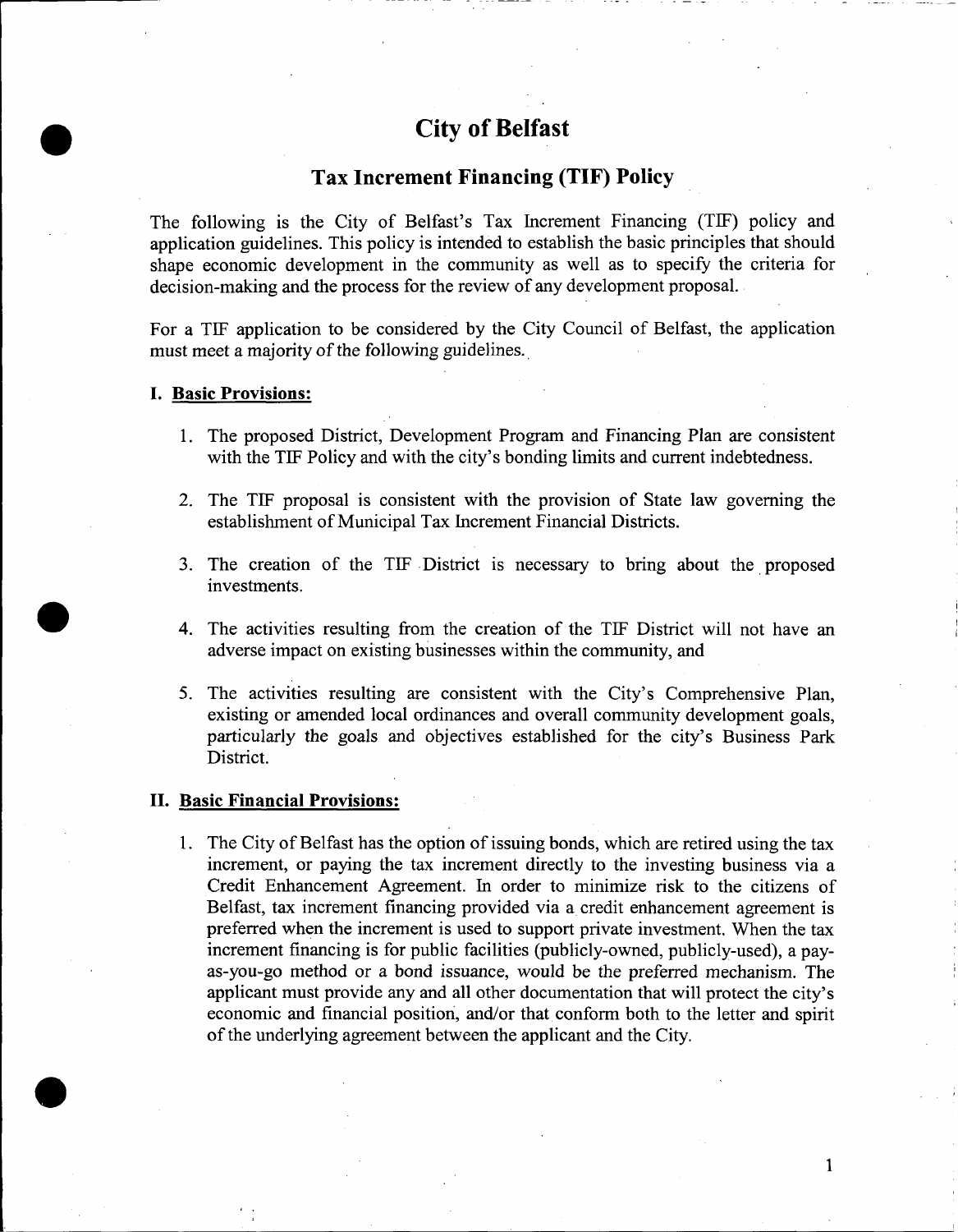- 2. A Credit Enhancement Agreement will provide for a recapture of the benefits if the project should move to another municipality. Assignments will be allowed only for conventional commercial financing purposes or where the proposed assignee agrees to be bound by the same terms and conditions as the original applicant.
- 3. As a general rule, the City's share of the dedicated revenues for the project shall not exceed 50% of the incremental taxes over the life of the district. The actual share shall be determined, as deemed necessary for the project, in negotiations between the applicant and the City.
- 4. The Financing Plan for a proposed TIF District shall provide the city's administrative and legal costs involved with the creation of the TIF to be repaid out of sheltered tax revenues.
- 5. The Financing Plan for a proposed TIF District shall provide that not less than 5% of the sheltered tax revenues generated over the life of the TIF District shall be deposited in an Economic Development Reserve Fund to be used for promoting economic development in Belfast, maintaining the Belfast Business Park, and administering the TIF District.

### **III. Guidelines that must be met:**

•

- 1. The city's participation is economically necessary and involvement by the City is needed in order for the project to be undertaken. Justification for economic need and City involvement must be demonstrated by:
	- a. A need to offset infrastructure costs unique to the site; or
	- b. A need to offset economic advantages available to the entity if it should build (or expand) outside of Belfast; or,
	- c. The unavailability of sufficient private or other public funding sources to meet the full capital investment needs of the entity seeking assistance; or
	- d. The private investment carries with it a need or desire for publicly owned improvements that the applicant and the city wish to include.
- 2. The project creates new incremental real estate tax value equal to, or greater than, one million dollars (\$1,000,000). The value of new, incremental personal property tax value may be considered if the value is equal to, or greater than, the value of the new incremental real estate tax value.
- 3. The applicant must provide evidence of financial capability to undertake the project by submitting one of the following.

2

 $\overline{1}$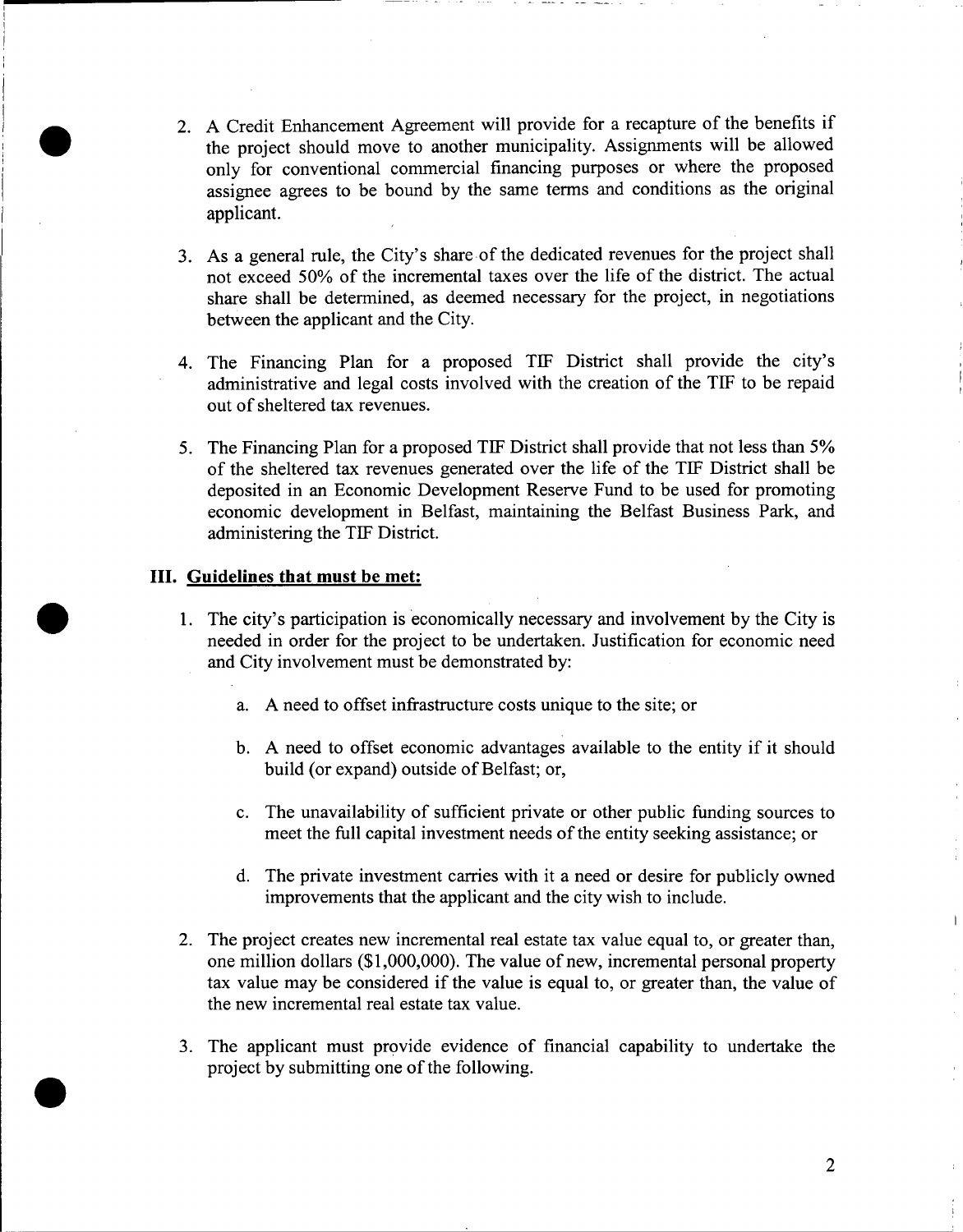- a. A letter from a financial institution, government agency, other funding agency, or private investors, indicating a commitment to provide a specified amount of funds, and the uses for which the funds may be utilized.
- b. In cases where funding is required but there can be no commitment of money until approvals are received, a letter of "Intend to Fund" from the appropriate funding institution indicating the amount of funds and their specified uses.
- c. The applicants' most recent corporate (or other entity) annual report indicating availability of sufficient funds to finance the development, together with explanatory material interpreting the report.
- d. Evidence indicating availability of funds if the developer will personally finance the development.
- 4. Compliance with statutory and regulatory guidelines of the City and the State.

## **IV. Conditions of Approval and Guidelines to Determine Level of City Participation:**

Although an applicant may not meet each of the following criteria, the City may use them to detennine the level of participation.

- 1. The project assists an established business in the City of Belfast, thus retaining existing employment and existing tax base.
- 2. The project creates long-term, permanent employment opportunities.
- 3. The project improves the general economy of Belfast.
- 4. The project improves and broadens the tax base.

•

•

- 5. The project improves a distressed area within the community in need of redevelopment or an area identified as a priority by the City of Belfast for redevelopment.
- 6. The project improves a distressed or blighted building in need of rehabilitation, or a building identified as a priority by the City of Belfast for rehabilitation.
- 7. The project creates public infrastructure facilities or benefits which have application beyond the particular development, such as traffic upgrades, public parking facilities, etc.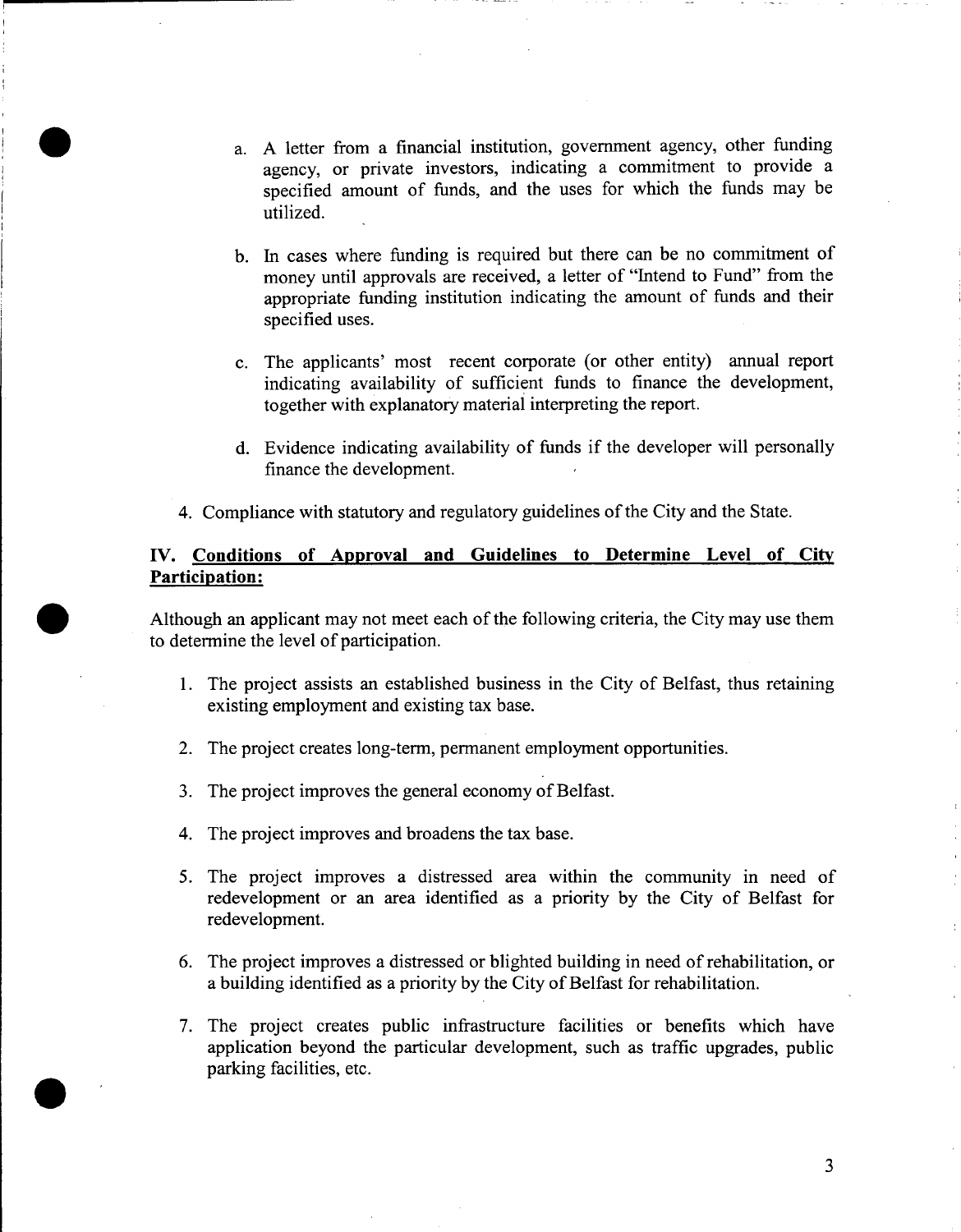8. If not from the beginning of the District, then as soon as possible, the project will support community projects or create public benefits, such as granting access to open spaces, creating student internships, providing job training, supporting local contractors and suppliers, etc;

The City Council reserves the right to hear a proposal that may not meet all of the Tax Increment Financing criteria, but due to extraordinary circumstances, is unique and will provide substantial benefits to the City of Belfast.

#### v. Procedures

•

•

•

The establishment of a Tax Increment Financing (TIF) District, Development Program, and Financing Plan, or a development from proposal for the Belfast Business Park, can involve complex public policy decisions. To assure that the City considers all of the facets of a development proposal and that an applicant is treated expeditiously and fairly, the City has adopted an organized approach for reviewing and considering proposals. This section sets out a process for reviewing and acting on development proposals. This procedure is intended to be a guide for the City and applicant. The City may modify this procedure as necessary to assure thorough but timely consideration of Business Park development and TIF proposals.

## Step 1. Informal Discussions with the City Manager and Director of Planning and Community Development.

Private parties contemplating the creation of a TIF District or a development proposal for the Belfast Business Park are requested to meet with the City Manager and the Director of Planning and Community Development. The purpose of this meeting will be to:

- Allow the City staff to obtain an understanding of the possible activities and structure of the TIF, or of a specific development proposal;
- Allow the applicant to gain an understanding of the City's policy regarding TIF's and the lots in the Belfast Business Park; and
- Assure that the applicant understands the process the City will use in considering a TIF request or development application, and the information that will be required as part of the process.

The meeting with the City's Manager and Planner shall be informational in nature. No action will be taken regarding the status of any pending development proposal.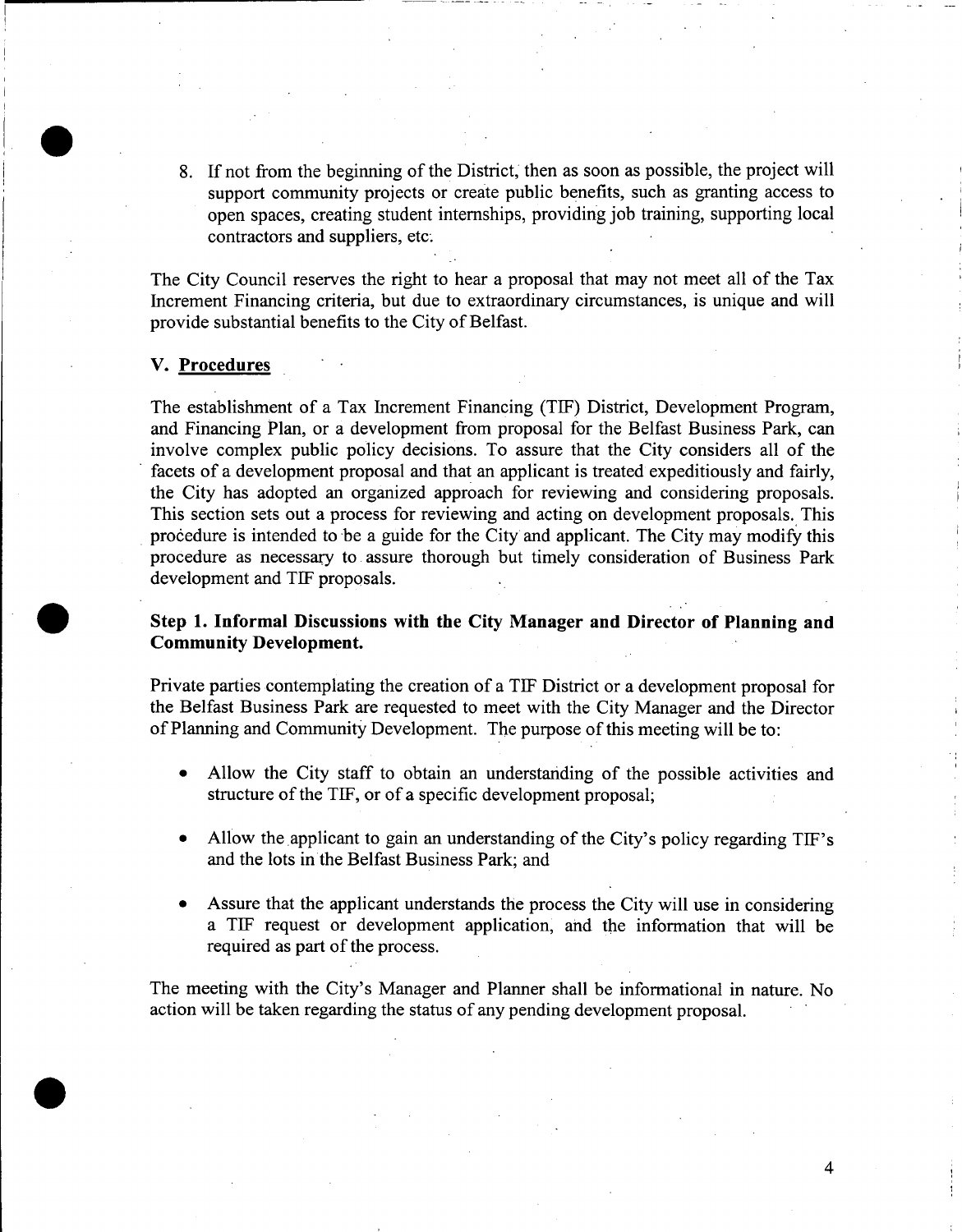## **• Step 2. Preliminary Submission**

•

•

Private entities requesting the creation of a TIF District, or making a development proposal for the Belfast Business Park are required to prepare a preliminary submission prior to drafting the formal application. This step is intended to allow the applicant and the city to work together to ensure that the criteria as set forth herein, are met.

The preliminary submission is intended to be a general outline of a development proposal. It should include the following information and submissions:

- A. The area proposed to be included within a TIF District and the rationale for it. If . in the Belfast Business Park, the. lot ·or area that will be developed shall be identified.
- B. A description of the development activities anticipated within the TIF District and the estimated market value of taxable improvements.
- C. A general description of the anticipated TIF Development Program and Financial Plan including:
	- 1. The share of the new valuation proposed to be sheltered in the TIF (see city guidelines provided below).
	- ii. The proposed utilization of the sheltered tax revenue.
	- iii. Any anticipated "credit enhancement" arrangements.
- D. A description of the employment anticipated to result from the creation of the TIF District including:
	- iv. The estimated number of permanent, year-round jobs to be created.
	- v. The estimated number of permanent, part-time jobs to be created.
	- vi. The estimated number of permanent, full-time and part-time jobs to be retained directly as a result of the activities.
	- vii. The number of construction or temporary jobs to be created.
	- viii. The average hourly wage or annual wage for permanent jobs that will be created or retained.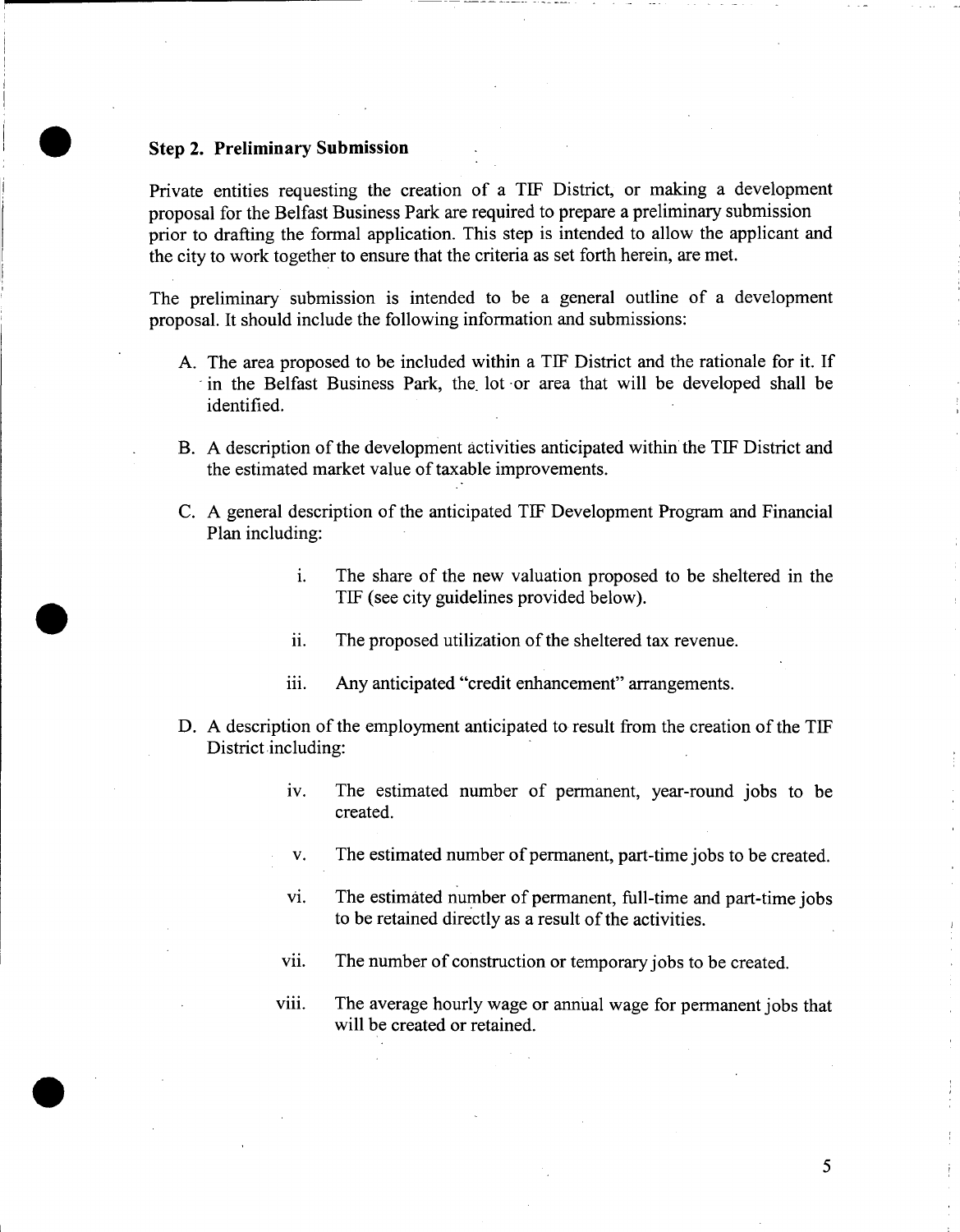- E. Statement as to how the proposed TIF conforms to the City's adopted TIF Policy and any other municipal economic development policies or objectives.
- F. An analysis of the impact of the anticipated development activities on municipal services and an assessment of any increase in municipal service costs resulting from the activity.
- G. An analysis of the impact of the proposed activities on existing businesses within the community.
- H. A statement as to why the creation of a TIF District is necessary for the realization of the project, and that there is a clear economic need for assistance.
- I. A statement outlining other sources of publicly supported financial assistance for proposed project activities.
- J. A non-refundable application fee of\$250 for processing an application.

#### **Step 3. Review of the Preliminary Submission**

•

•

•

The preliminary submission should be submitted to the City Manager at Belfast City Hall. Upon receipt of a preliminary submission, the City Manager shall:

- A. Forward the submission to the Business Development Committee for review. This review shall include an analysis of the conformance of the proposal with this Policy Statement. If the Committee finds that the proposal is in conformance with this policy, the Committee should identify any improvements that should be considered in drafting the formal application together with any questions on issues that should be addressed in the application. If the Committee finds that the submission is not in conformance with this policy, the Committee, and any staff or consultants contracted by the City to assist the Committee, should work with the applicant to identify possible changes that could be made to the proposal to bring the application into compliance with the policy.
- B. Following the Committee review of the preliminary submission, the City Manager shall notify the applicant of the outcome of the review.

#### **Step 4. Submission and Review of a Formal Application**

A formal application for the designation of a Tax Increment Financing District for use of a lot in the Belfast Business Park shall be submitted to the City Manager. The application shall include all of the information required by State law. In addition, the application shall include:

A. A description and analysis of the employment anticipated resulting from the development proposal, or the creation of the TIF District.